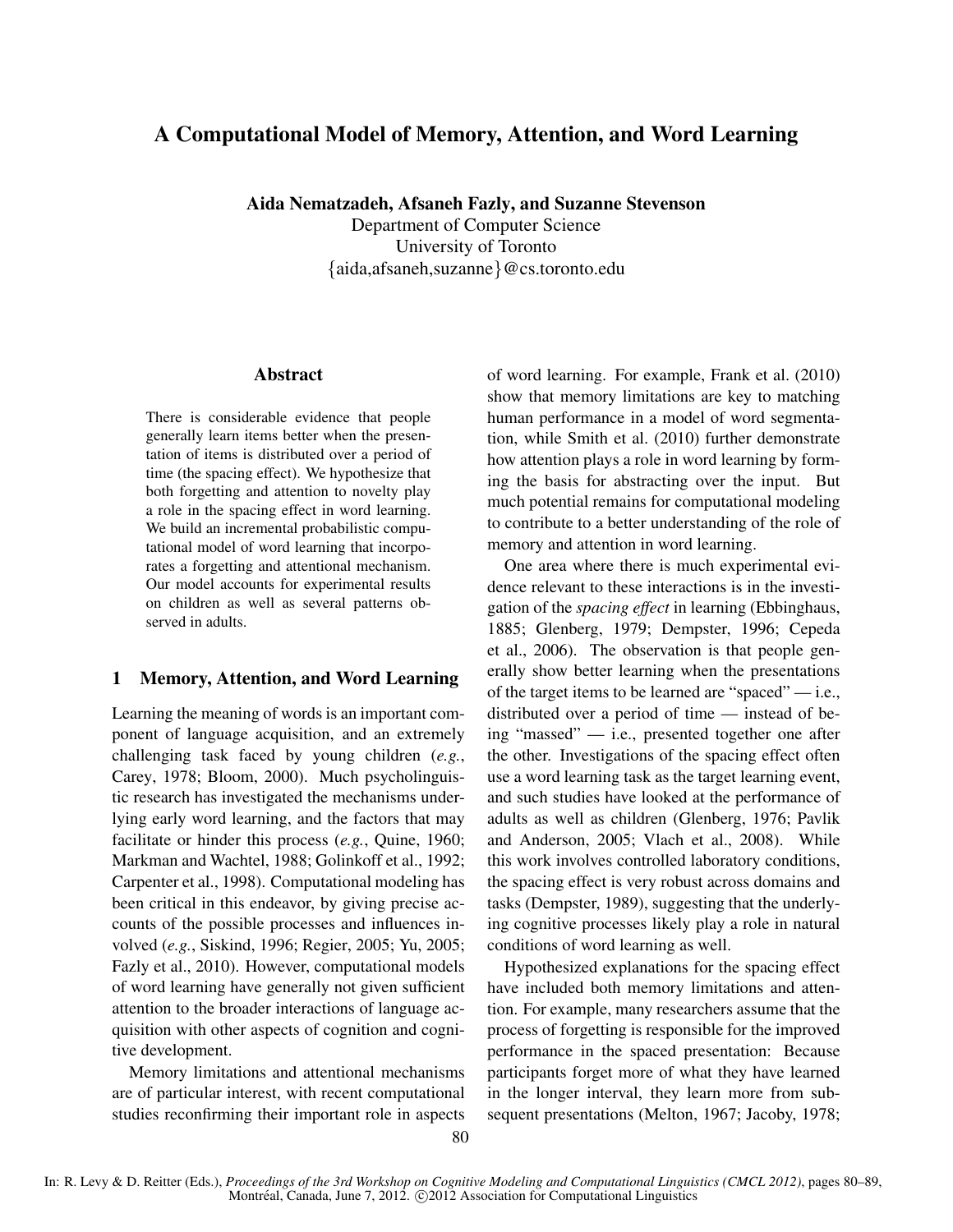Cuddy and Jacoby, 1982). However, the precise relation between forgetting and improved learning has not been made clear. It has also been proposed that subjects attend more to items in the spaced presentation because accessing less recent (more novel) items in memory requires more effort or attention (Hintzman, 1974). However, the precise attentional mechanism at work in the spacing experiments is not completely understood.

While such proposals have been discussed for many years, to our knowledge, there is as yet no detailed computational model of the precise manner in which forgetting and attention to novelty play a role in the spacing effect. Moreover, while mathematical models of the effect help to clarify its properties (Pavlik and Anderson, 2005), it is very important to situate these general cognitive mechanisms within a model of word learning in order to understand clearly how these various processes might interact in the natural word learning setting.

We address this gap by considering memory constraints and attentional mechanisms in the context of a computational model of word-meaning acquisition. Specifically, we change an existing probabilistic incremental model of word learning (Fazly et al., 2010) by integrating two new factors: (i) a forgetting mechanism that causes the learned associations between words and meanings to decay over time; and (ii) a mechanism that simulates the effects of attention to novelty on in-the-moment learning. The result is a more cognitively plausible word learning model that includes a precise formulation of both forgetting and attention to novelty. In simulations using this new model, we show that a possible explanation for the spacing effect is the interplay of these two mechanisms, neither of which on its own can account for the effect.

#### 2 The Computational Model

We extend the model of Fazly et al.  $(2010)$  — henceforth referred to as FAS10 — by integrating new functionality to capture forgetting and attention to novelty. The model of FAS10 is an appropriate starting point for our study because it is an incremental model of word learning that learns probabilistic associations between words and their semantic properties from naturalistic data. Nonetheless, the model assumes equal attention to all words and objects present in the input, and, although incremental, it has a perfect memory for the internal representation of each processed input. Hence, as we will show, it is incapable of simulating the spacing effects observed in humans.

#### 2.1 The FAS10 Model

The input to the model is a sequence of utterances (a set of words), each paired with a scene representation (a set of semantic features, representing what is perceived when the words are heard), as in:

Utterance: { *she*, *drinks*, *milk* } Scene: { ANIMATE, PERSON, FEMALE, CONSUME, DRINK, SUBSTANCE, FOOD, DAIRY-PRODUCT }

For each word, the model of FAS10 learns a probability distribution over all possible features,  $p(.|w)$ , called the *meaning probability* of the word. Before processing any input, all features are equally likely for a word, and the word's meaning probability is uniform over all features. At each time step *t*, an input utterance–scene pair (similar to the above example) is processed. For each word *w* and semantic feature *f* in the input pair, an alignment score,  $a_t(w|f)$ , is calculated that specifies how strongly the  $w-f$  pair are associated at time  $t$ . The alignment score in FAS10 uses the meaning probabilities of all the words in the utterance, which reflect the knowledge of the model of word meanings up to that point, as in:

$$
a_t(w|f) = \frac{p_{t-1}(f|w)}{\sum_{w' \in U_t} p_{t-1}(f|w')} \tag{1}
$$

where  $p_{t-1}(f|w)$  is the probability of *f* being part of the meaning of word *w* at time  $t - 1$ .

In the FAS10 model,  $p_t(.|w)$  is then updated for all the words in the utterance, using the accumulated evidence from all prior and current co-occurrences of *w*–*f* pairs. Specifically, an association score is defined between a word and a feature,  $assoc<sub>t</sub>(w, f)$ , which is a summation of all the alignments for that *w* and  $f$  up to time  $t$ <sup>1</sup>. This association score is then normalized using a smoothed version of the follow-

 $^{1}$ In FAS10, assoc<sub>*t*</sub>(*w*, *f*) = assoc<sub>*t*−1</sub>(*w*, *f*) + *a*<sub>*t*</sub>(*w*|*f*).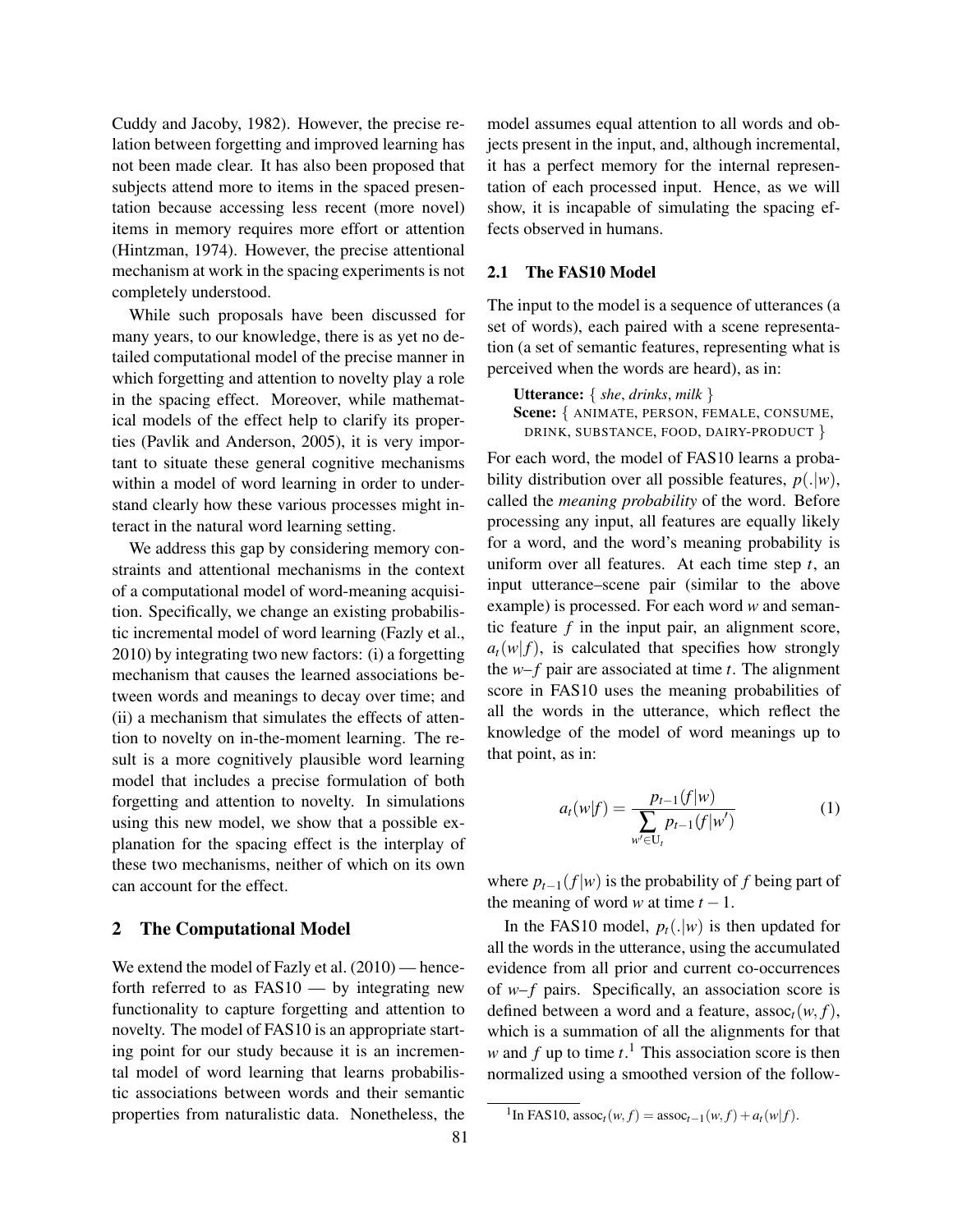ing to yield  $p_t(f|w)$ :

$$
p_t(f|w) = \frac{\operatorname{assoc}_t(f, w)}{\sum_{f' \in \mathcal{M}} \operatorname{assoc}_t(f', w)}
$$
(2)

where *M* is the set of all observed features.

There are two observations to make about the FAS10 model in the context of our desire to explore attention and forgetting mechanisms in word learning. First, the calculation of alignments  $a_t(w|f)$  in Eqn. (1) treats all words equally, without special attention to any particular item(s) in the input. Second, the assoc<sub>t</sub>( $f, w$ ) term in Eqn. (2) encodes perfect memory of all calculated alignments since it is a simple accumulated sum. These properties motivate the changes to the formulation of the model that we describe next.

#### 2.2 Adding Attention to Novelty to the Model

As noted just above, the FAS10 model lacks any mechanism to focus attention on certain words, as is suggested by theories on the spacing effect (Hintzman, 1974). One robust observation in studies on attention is that people attend to new items in a learning scenario more than other items, leading to improved learning of the novel items (*e.g.*, Snyder et al., 2008; MacPherson and Moore, 2010; Horst et al., 2011). We thus model the effect of attention to novelty when calculating alignments in our new model: attention to a more novel word increases the strength of its alignment with a feature — and consequently the learned word–feature association compared to the alignment of a less novel word.

We modify the original alignment formulation of FAS10 to incorporate a multiplicative novelty term as follows (cf. Eqn.  $(1)$ ):

$$
a_t(w,f) = \frac{p_t(f|w)}{\sum_{w' \in U_t} p_t(f|w')} * \text{novelty}_t(w) \tag{3}
$$

where novelty<sub>t</sub> $(w)$  specifies the degree of novelty of a word as a simple inverse function of recency. That is, we assume that the more recently a word has been observed by the model, the less novel it appears to the model. Given a word *w* at time *t* that was last observed at time  $t_{last_w}$ , we calculate novelty<sub>t</sub> $(w)$  as:

> $\text{novelty}_t(w) = 1 - \text{recency}(t, t_{last_w})$  $(4)$

where  $recency(t, t_{lastw})$  is inversely proportional to the difference between *t* and  $t_{lastw}$ . . We set novelty $(w)$  to be 1 for the first exposure of the word.

### 2.3 Adding a Forgetting Mechanism to the Model

Given the observation above (see end of Section 2.1) that  $assoc<sub>t</sub>(w, f)$  embeds perfect memory in the FAS10 model, we add a forgetting mechanism by reformulating assoc<sub>t</sub> $(w, f)$  to incorporate a decay over time of the component alignments  $a_t(w|f)$ . In order to take a cognitively plausible approach to calculating this function, we observe that  $assoc<sub>t</sub>(w, f)$  in FAS10 serves a similar function to *activation* in the ACT-R model of memory (Anderson and Lebiere, 1998). In ACT-R, activation of an item is the sum of individual memory strengthenings for that item, just as  $\operatorname{assoc}_t(w, f)$  is a sum of individual alignment strengths for the pair  $(w, f)$ . A crucial difference is that memory strengthenings in ACT-R undergo decay. Specifically, activation of an item *m* after *t* presentations is calculated as:  $act(m)<sub>t</sub>$  =  $\ln(\sum_{t'=1}^{t} 1/(t-t')^d)$ , where *t'* is the time of each presentation, and *d* is a constant decay parameter.

We adapt this formulation for  $assoc<sub>t</sub>(w, f)$  with the following changes: First, in the *act* formula, the constant 1 in the numerator is the basic strength of each presentation to memory. In our model, this is not a constant but rather the strength of alignment,  $a_t(w|f)$ . Second, we assume that stronger alignments should be more entrenched in memory and thus decay more slowly than weaker alignments. Thus, each alignment undergoes a decay which is dependent on the strength of the alignment rather than a constant decay *d*. We thus define assoc<sub>t</sub>( $w$ ,  $f$ ) to be:

$$
assoct(f, w) = \ln(\sum_{t'=1}^{t} \frac{a_{t'(w|f)}}{(t - t')^{d_{a_{t'}}}})
$$
\n(5)

where the decay for each alignment  $d_{a_{t'}}$  is:

$$
d_{a_{t'}} = \frac{d}{a_{t'}(w|f)}\tag{6}
$$

where *d* is a constant parameter. Note that the  $d_{a}$ decreases as  $a_{t'}(w|f)$  increases.

82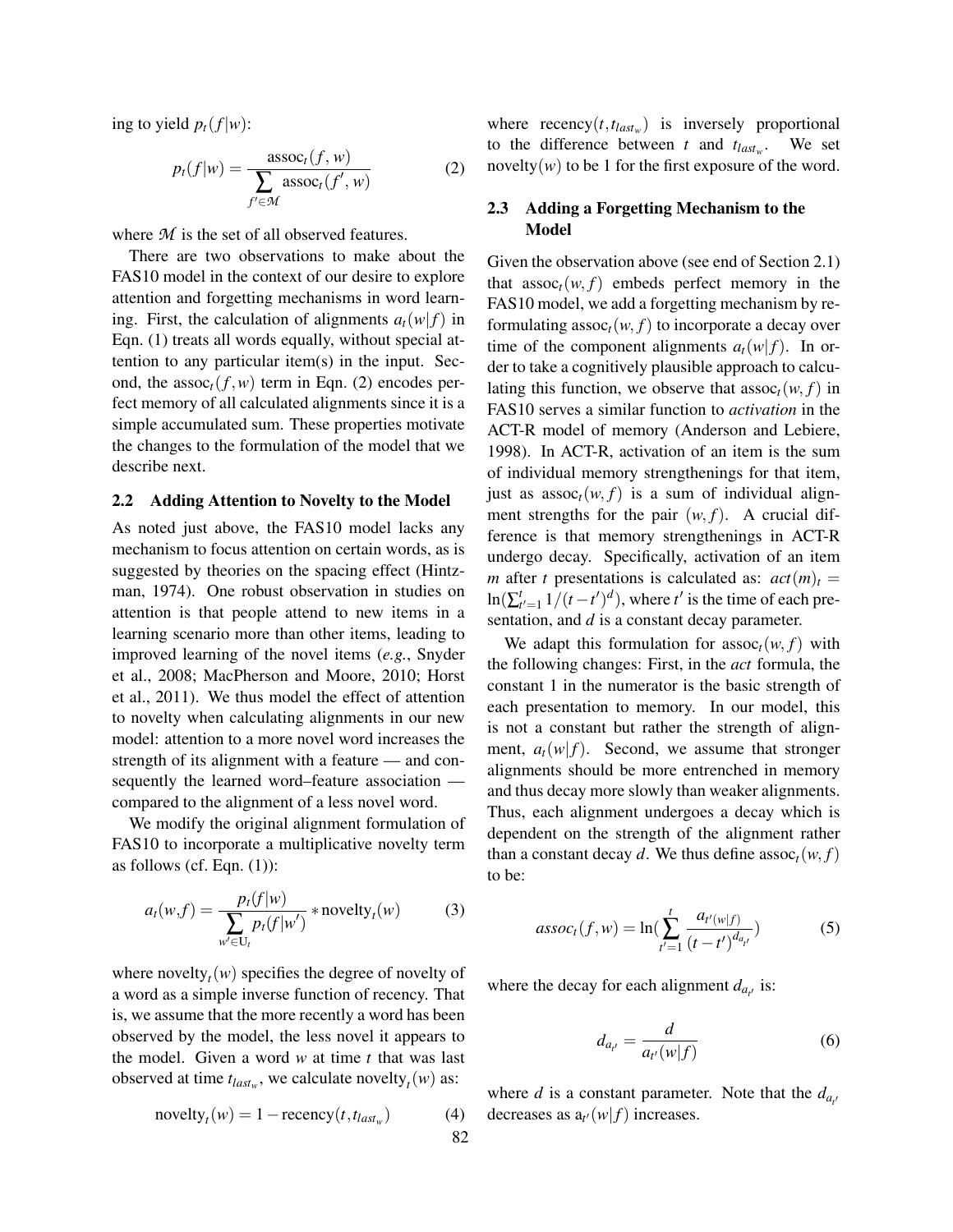| apple: {FOOD:1, SOLID:.72, PRODUCE:.63, |
|-----------------------------------------|
| EDIBLE-FRUIT: 32, PLANT-PART: 22,       |
| PHYSICAL-ENTITY:.17, WHOLE:.06, $\dots$ |

Figure 1: True meaning features & scores for *apple*.

## 3 Input Generation

The input data consists of a set of utterances paired with their corresponding scene representations. The utterances are taken from the child-directed speech (CDS) portion of the Manchester corpus (Theakston et al., 2001), from CHILDES (MacWhinney, 2000), which includes transcripts of conversations with 12 British children, ages 1;8 to 3;0. Every utterance is considered as a bag of lemmatized words. Half of the data is used as the development set, and the other half in the final experiments.

Because no manually-annotated semantic representation is available for any such large corpus of CDS, we use the approach of Nematzadeh et al. (2012) to generate scene representations. For each utterance a scene representation is generated artificially, by first creating an input-generation lexicon that contains the *true meaning*  $(t(w))$  of all the words (*w*) in our corpus. The true meaning is a vector of semantic features and their assigned scores (Figure 1). The semantic features for a word, depending on its part of speech, are chosen from different sources such as WordNet.<sup>2</sup> The score of each feature is calculated automatically to give a higher value to the more specific features (such as FRUIT for *apple*), rather than more general features (like PHYSICAL-ENTITY for *apple*).

To generate the scene representation S of an utterance U, we probabilistically sample a subset of features from the features in  $t(w)$  for each word  $w \in U$ . Thus, in each occurrence of *w* some of its features are missing from the scene, resulting in an imperfect sampling. This imperfect sampling allows us to simulate noise and uncertainty in the input, as well as the uncertainty of a child in determining the relevant meaning elements in a scene. The scene S is the union of all the features sampled for all the words in the utterance. We note that the input-generation lexicon is only used in creating input corpora that are naturalistic (based on child-directed speech), and not in the learning of the model.

#### 4 Experiments

First, we examine the overall word learning behaviour in our new model. Then we look at spacing effects in the learning of novel words. In both these experiments, we compare the behavior of our model with the model of FAS10 to clearly illustrate the effects of forgetting and attention to novelty in the new model. Next we turn to further experiments exploring in more detail the interaction of forgetting and attention to novelty in producing spacing effects.

### 4.1 Word Learning over Time

Generally, the model of FAS10 has increasing comprehension of words as it is exposed to more input over time. In our model, we expect attention to novelty to facilitate word learning, by focusing more on newly observed words, whereas forgetting is expected to hinder learning. We need to see if the new model is able to learn words effectively when subject to the combined effects of these two influences.

To measure how well a word *w* is learned in each model, we compare its learned meaning  $l(w)$  (a vector holding the values of the meaning probability  $p(.|w)$ ) to its true meaning  $t(w)$  (see Section 3):

$$
acq(w) = \sin(l(w), t(w)) \tag{7}
$$

where sim is the cosine similarity between the two meaning vectors,  $t(w)$  and  $l(w)$ . The better the model learns the meaning of *w*, the closer  $l(w)$ would get to  $t(w)$ , and the higher the value of sim would become. To evaluate the overall behaviour of a model, at each point in time, we average the acq score of all the words that the model has seen.

We train each model on 10,000 input utterance– scene pairs and compare their patterns of word learning over time (Figure 2). $3$  We can see that in the original model, the average acq score is mostly increasing over time before leveling off. Our model, starts at a higher average acq score compared to FAS10's model, since the effect of attention to novelty is stronger than the effect of forgetting in early stages of training. There is a sharp decrease in the acq scores after the early training stage, which then levels off. The early decrease in acq scores occurs because many of the words the model is ex-

<sup>2</sup>http://wordnet.princeton.edu

<sup>&</sup>lt;sup>3</sup>The constant decay parameter  $d$  in Eqn. (6) is set to 0.03 in this experiment.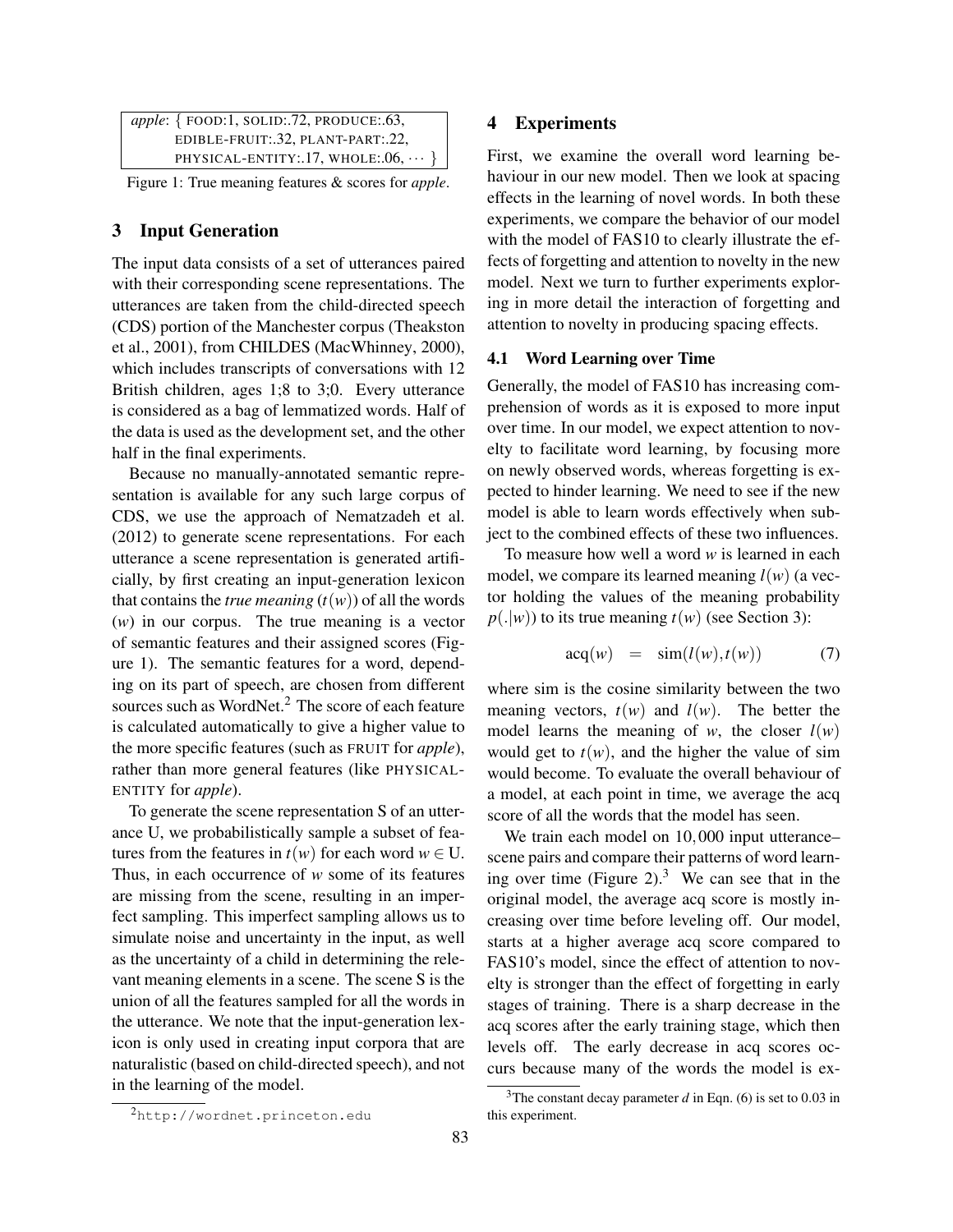

Figure 2: Average acq score of the words over time, for our model and FAS10's model.

posed to early on are not learned very well initially, and so forgetting occurs at a higher rate during that stage. The model subsequently stabilizes, and the acq scores level off although at a lower absolute level than the FAS10 model. Note that when comparing these two models, we are interested in the pattern of learning; in particular, we need to ensure that our new word learning model will eventually stabilize as expected. Our model stabilizes at a lower average acq score since unlike FAS10's model, it does not implement a perfect memory.

## 4.2 The Spacing Effect in Novel Word Learning

Vlach et al. (2008) performed an experiment to investigate the effect of presentation spacing in learning novel word–object pairs in three-year-old children. Each pair was presented 3 times in each of two settings, either consecutively (massed presentation), or with a short play interval between each presentation (spaced presentation). Children were then asked to identify the correct object corresponding to the novel word. The number of correct responses was significantly higher when the pairs were in the spaced presentation compared to the massed presentation. This result clearly demonstrates the spacing effect in novel word learning in children.

Experiments on the spacing effect in adults have typically examined and compared different amounts of time between the spaced presentations, which we refer to as the spacing interval. Another important parameter in such studies is the time period between the last training trial and the test trial(s), which we refer to as the retention interval (Glenberg, 1976; Bahrick and Phelps, 1987; Pavlik and Anderson, 2005). Since the experiment of Vlach et al. (2008) was designed for very young children, the procedures were kept simple and did not vary these two parameters. We design an experiment similar to that of Vlach et al. (2008) to examine the effect of spacing in our model, but extend it to also study the role of various spacing and retention intervals, for comparison to earlier adult studies.

## 4.2.1 Experimental Setup

First, the model is trained on 100 utterance–scene pairs to simulate the operation of normal word learning prior to the experiment.<sup>4</sup> Then a randomly picked novel word (*nw*) that did not appear in the training trials is introduced to the model in 3 teaching trials, similar to Vlach et al.'s (2008) experiment. For each teaching trial, *nw* is added to a different utterance, and its probabilistically-generated meaning representation (see Section 3) is added to the corresponding scene. We add *nw* to an utterance–scene pair from our corpus to simulate the presentation of the novel word during the natural interaction with the child in the experimental setting.

The spacing interval between each of these 3 teaching trials is varied from 0 to 29 utterances, resulting in 30 different simulations for each *nw*. For example, when the spacing interval is 5, there are 5 utterances between each presentation of *nw*. A spacing of 0 utterances yields the massed presentation. We run the experiment for 20 randomly-chosen novel words to ensure that the pattern of the results is not related to the meaning representation of a specific word.

For each spacing interval, we look at the acq score of the novel word at two points in time, to simulate two retention intervals: One immediately after the last presentation of the novel word (*imm* condition) and one at a later point in time (*lat* condition). By looking at these two conditions, we can further observe the effect of forgetting in our model, since the decay in the model's memory would be more severe in the *lat* condition, compared to the *imm* condition.<sup>5</sup> The results reported here for each spacing

<sup>4</sup> In the experiments of Section 4.2.2 and Section 4.3, the constant decay parameter *d* is equal to 0.04.

<sup>5</sup>Recall that each point of time in our model corresponds to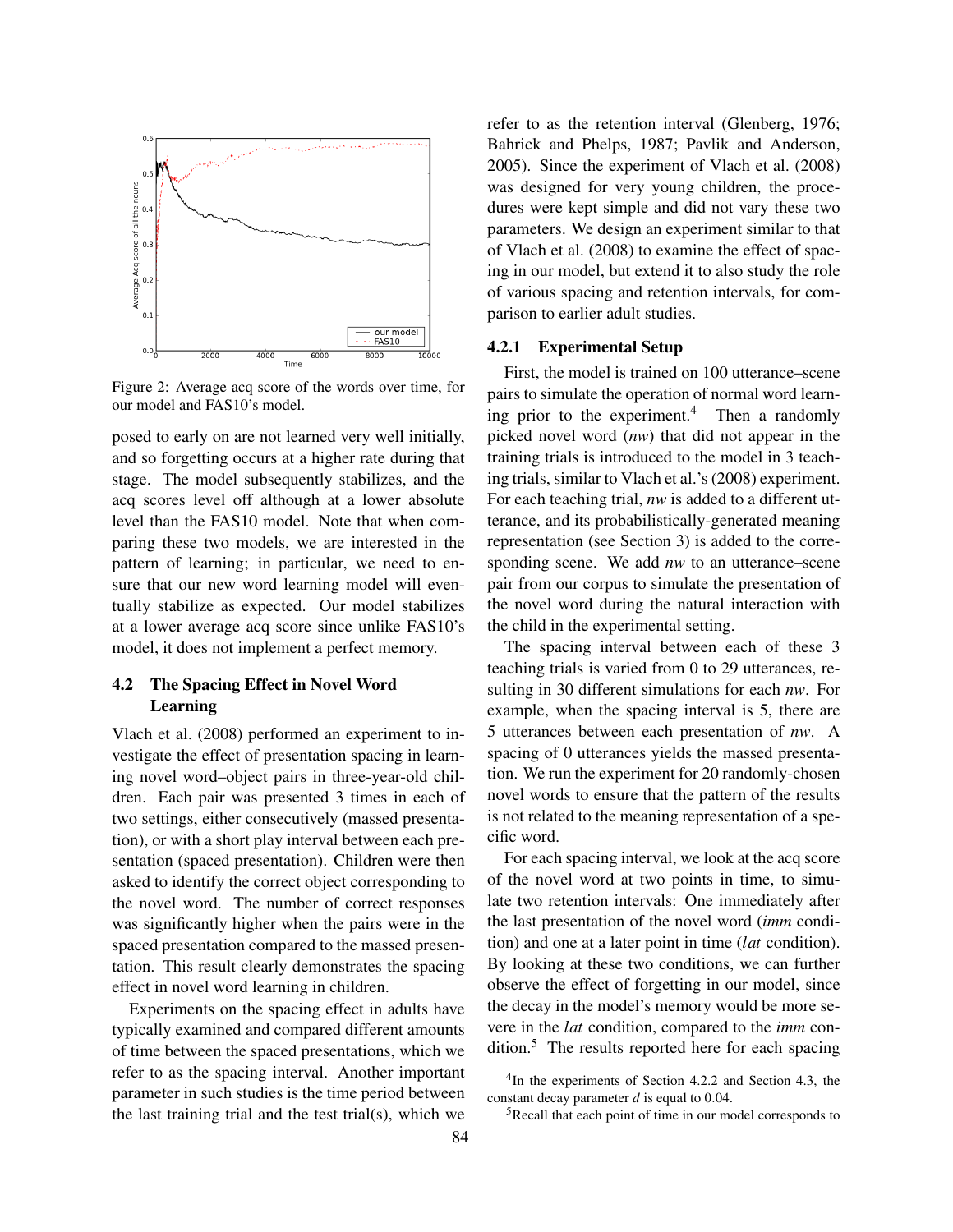

Figure 3: Average acq score of novel words over spacing intervals, in our model and FAS10's model.

interval average the acq scores of all the novel words at the corresponding points in time.

#### 4.2.2 The Basic Spacing Effect Results

Figure 3 shows the results of the simulations in our model and the FAS10 model. We assume that very small spacing intervals (but greater than 0) correspond to the spaced presentation in the Vlach et al. (2008) experiments, while a spacing of 0 corresponds to the massed presentation. In the FAS10 model, the average acq score of words does not change with spacing, and there is no difference between the *imm* and *lat* conditions, confirming that this model fails to mimic the observed spacing effects. By contrast, in our model the average acq score is greater in the small spacing intervals (1- 3) than in the massed presentation, mimicking the Vlach et al. (2008) results on children. This happens because a *nw* appears more novel with larger spacing intervals between each of its presentations resulting in stronger alignments.

We can see two other interesting patterns in our model: First, the average acq score of words for all spacing intervals is greater in the *imm* condition than in the *lat* condition. This occurs because there is more forgetting in the model over the longer retention interval of *lat*. Second, in both conditions the average acq score initially increases from a massed presentation to the smaller spacing intervals. However, at spacing intervals between about 3 and 5, the acq score begins to decrease as spacing intervals grow larger. As explained earlier, the initial increase in acq scores for small spacing intervals results from novelty of the words in a spaced presentation. However, for bigger spacing intervals the effect of novelty is swamped by the much greater degree of forgetting after a bigger spacing interval.

Although Vlach et al. (2008) did not vary their spacing and retention intervals, other spacing effect studies on adults have done so. For example, Glenberg (1976) presented adults with word pairs to learn under varying spacing intervals, and tested them after several different retention intervals (his experiment 1). Our pattern of results in Figure 3 is in line with his results. In particular, he found a nonmonotonic pattern of spacing similar to the pattern in our model: learning of pairs was improved with increasing spacing intervals up to a point, but there was a decrease in performance for larger spacing intervals. Also, the proportion of recalled pairs decreased for longer retention intervals, similar to our lower performance in the *lat* condition.

#### 4.3 The Role of Forgetting and Attention

To fully understand the role as well as the necessity of, both forgetting and attention to novelty in our results, we test two other models under the same conditions as the previous spacing experiment: (a) a model with our mechanism for attention to novelty but not forgetting, and (b) a model with our forgetting mechanism but no attention to novelty; see Figure 4 and Figure 5, respectively.

In the model that attends to novelty but does not incorporate a memory decay mechanism (Figure 4), the average acq score consistently increases as spacing intervals grow bigger. This occurs because the novel words appear more novel following bigger spacing intervals, and thus attract more alignment strength. Since the model does not forget, there is no difference between the immediate (*imm*) and later (*lat*) retention intervals. This pattern does not match the spacing effect patterns of people, suggesting that forgetting is a necessary aspect of our model's ability to do so in the previous section.

On the other hand, in the model with forgetting but no attentional mechanism (Figure 5), we see two different behaviors in the *imm* and *lat* conditions. In the *imm* condition, the average acq score decreases

processing an input pair. The acq score in the *imm* condition is calculated at time *t*, which is immediately after the last presentation of *nw*. The *lat* condition corresponds to  $t + 20$ .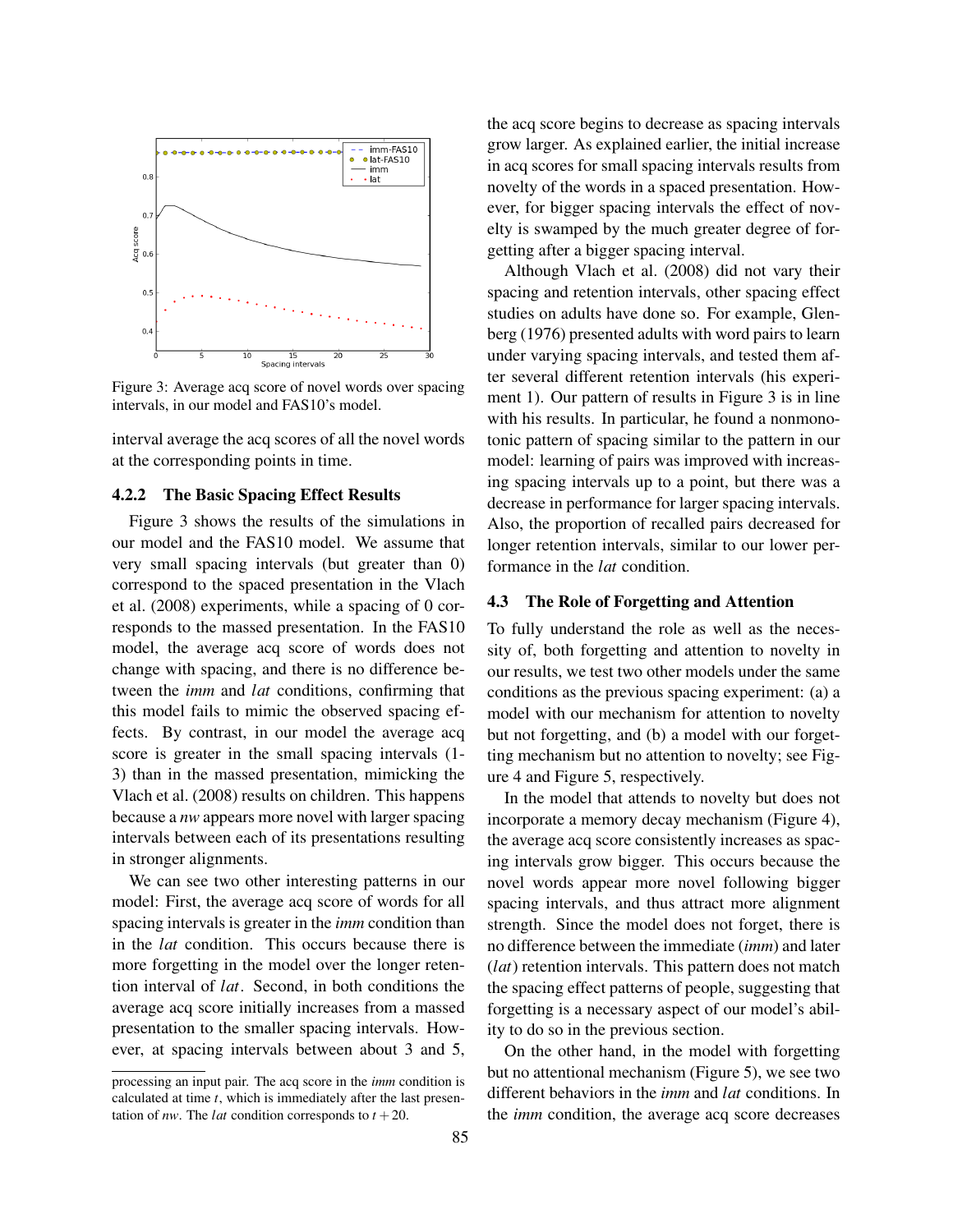

Figure 4: Average acq score of the novel words over spacing intervals, for the model with novelty but without forgetting.



Figure 5: Average acq score of the novel words over spacing intervals, for the model with forgetting but without novelty.

consistently over spacing intervals. This is as expected, because the greater time between presentations means a greater degree of forgetting. Specifically, the alignment scores decay more between presentations of the word to be learned, given the greater passage of time in larger spacing intervals. The weaker alignments then lead to lower acq scores in this condition.

Paradoxically, although this effect on learning also holds in the *lat* condition, another factor is at play, leading to better performance than in the *imm* condition at all spacing intervals. Here the greater retention interval — the time between the last learning presentation and the test time — leads to greater forgetting in a manner that instead improves the acq scores. Consider that the meaning representation for a word includes some probability mass assigned to irrelevant features — i.e., those features that occurred in an utterance–scene pair with the word but are not part of its true meaning. Because such features generally have lower probability than relevant features (which are observed more consistently with a word), a longer retention interval leads to them decaying more than the relevant features. Thus the *lat* condition enables the model to better focus on the features relevant to a word.

In conclusion, neither attention to novelty nor forgetting alone achieves the pattern typical of the spacing effects in people that our model shows in the lower two plots in Figure 3. Hence we conclude that both factors are necessary to our account, suggesting that it is an interaction between the two that accounts for people's behaviour.

### 4.4 The "Spacing Crossover Interaction"

In our model with attention to novelty and forgetting (see Section 4.2), the average acq score was always better in the *imm* condition than the *lat* condition. However, researchers have observed other patterns in spacing experiments. A particularly interesting pattern found in some studies is that the plots of the results for earlier and later retention intervals cross as the spacing intervals are increased. That is, with smaller spacing intervals, a shorter retention interval (such as our *imm* condition) leads to better results, but with larger spacing intervals, a longer retention interval (such as our *lat* condition) leads to better results (Bahrick, 1979; Pavlik and Anderson, 2005). This interaction of spacing and retention intervals results in a pattern referred to as the spacing crossover interaction (Pavlik and Anderson, 2005). This pattern is different from Glenberg's (1976) experiment and from the pattern of results shown earlier for our model (Figure 3).

We looked at an experiment in which the spacing crossover pattern was observed: Pavlik and Anderson (2005) taught Japanese–English pairs to subjects, varying the spacing and retention intervals. One difference we noticed between the experiment of Pavlik and Anderson (2005) and Glenberg (1976) was that in the former, the presentation period of the stimulus was 5 seconds, whereas in the latter, it was 3 seconds. We hypothesize that the difference between the amount of time for the presentation peri-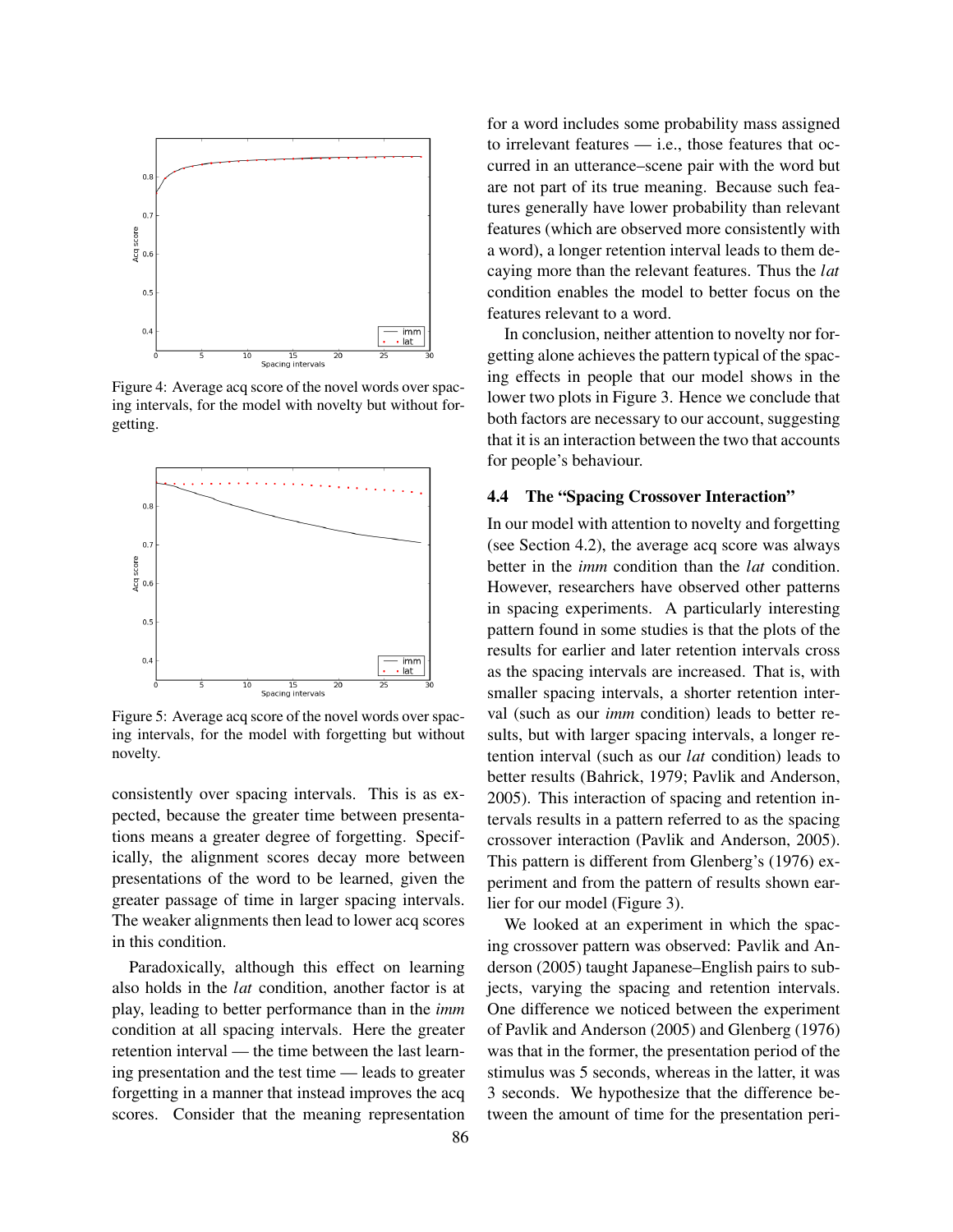

Figure 6: Average acq score of the novel words over spacing intervals

ods might explain the different spacing patterns in these experiments.

We currently cannot model presentation time directly in our model, since having access to an input longer does not change its computation of alignments between words and features. However, we can indirectly model a difference in presentation time by modifying the amount of memory decay: We assume that when an item is presented longer, it is learned better and therefore subject to less forgetting. We run the spacing experiment with a smaller forgetting parameter to model the longer presentation period used in Pavlik and Anderson's (2005) versus Glenberg (1976).<sup>6</sup>

Our results using the decreased level of forgetting, given in Figure 6, show the expected crossover interaction between the retention and spacing intervals: for smaller spacing intervals, the acq scores are better in the *imm* condition, whereas for larger spacing intervals, they are better in the *lat* condition. Thus, our model suggests an explanation for the observed crossover: in tasks which strengthen the learning of the target item — and thus lessen the effect of forgetting — we expect to see a benefit of later retention trials in experiments with people.

# 5 General Discussion and Future Work

The spacing effect (where people learn items better when multiple presentations are spread over time) has been studied extensively and is found to be robust over different types of tasks and domains. Many

experiments have examined the spacing effect in the context of word learning and other similar tasks. Particularly, in a recent study of Vlach et al. (2008), young children demonstrated a spacing effect in a novel word learning task.

We use computational modeling to show that by changing a probabilistic associative model of word learning to include both a forgetting and attentional mechanism, the new model can account not only for the child data, but for various patterns of spacing effect data in adults. Specifically, our model shows the nonmonotonic pattern of spacing observed in the experimental data, where learning improves in shorter spacing intervals, but worsens in bigger spacing intervals. Our model can also replicate the observed cross-over interaction between spacing and retention intervals: for smaller spacing intervals, performance is better when tested after a shorter retention interval, whereas for bigger spacing intervals, it is better after longer retention intervals. Finally, our results confirm that by modelling word learning as a standalone development process, we cannot account for the spacing effect. Instead, it is important to consider word learning in the context of fundamental cognitive processes of memory and attention.

Much remains to be investigated in our model. For example, most human experiments examine the effect of frequency of presentations of target items. Also, the range of retention intervals that has been studied is greater than what we have considered here. In the future, we plan to study the effect of these two parameters. In addition, with our current model, the amount of time an item is presented to the learner does not play a role. We can also reformulate our alignment mechanism to incorporate a notion of the amount of time to consider an item to be learned. Another interesting future direction, especially in the context of word learning, is to develop a more complete attentional mechanism, that considers different parameters such as social cues and linguistic cues. Finally, we will study the role of forgetting and attention in modelling other relevant experimental data (*e.g.*, Kachergis et al., 2009; Vlach and Sandhofer, 2010).

 ${}^{6}$ Here, the decay parameter is set to 0.03.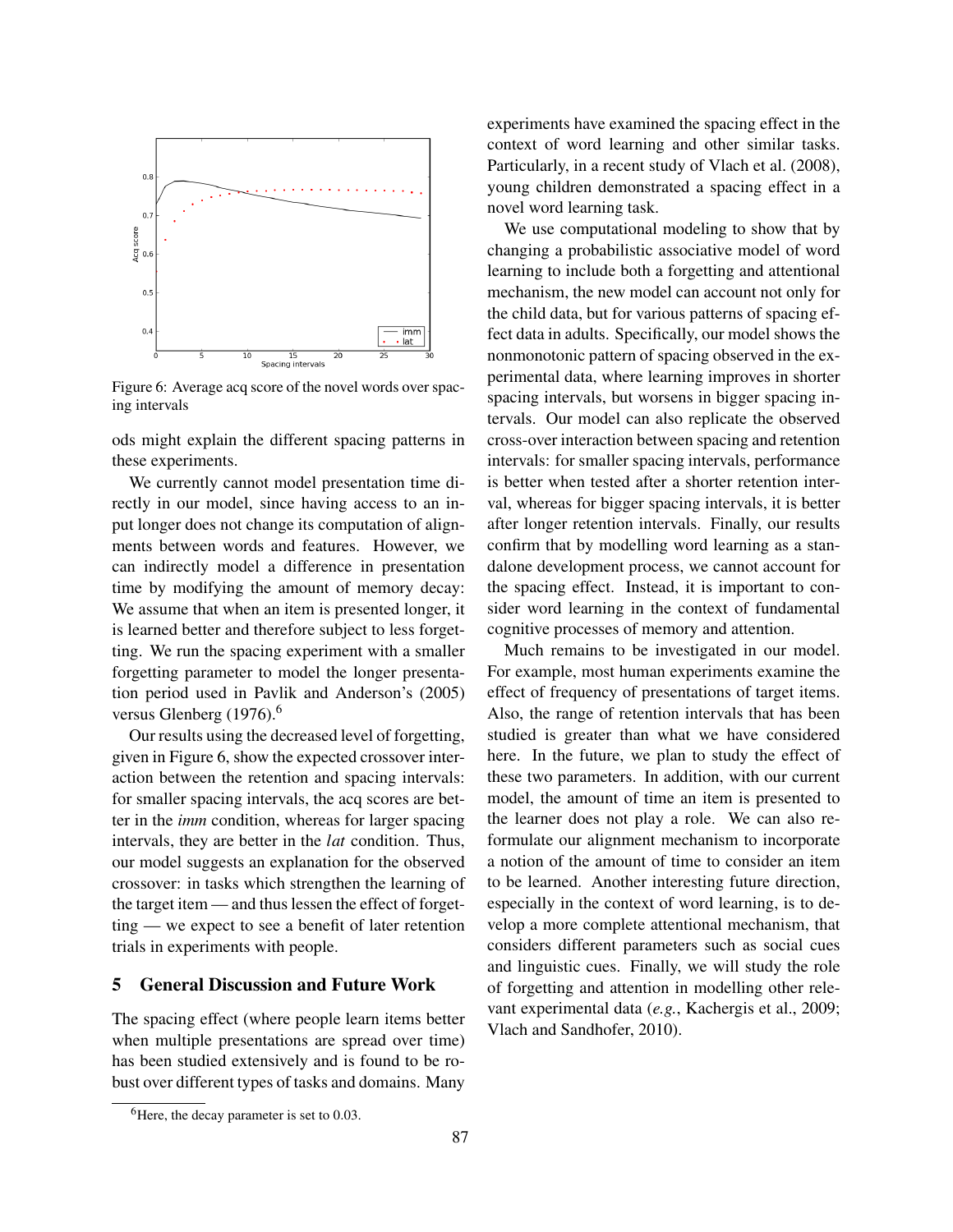### References

- John .R. Anderson and Christian Lebiere. 1998. *The atomic components of thought*. Lawrence Erlbaum Associates.
- Harry P. Bahrick. 1979. Maintenance of knowledge: Questions about memory we forgot to ask. *Journal of Experimental Psychology: General*, 108(3):296–308.
- Harry P. Bahrick and Elizabeth Phelps. 1987. Retention of Spanish vocabulary over 8 years. *Journal of Experimental Psychology: Learning, Memory, and Cognition*, 13(2):344–349.
- Paul Bloom. 2000. *How Children Learn the Meanings of Words*. MIT Press.
- Susan Carey. 1978. The child as word learner. In M. Halle, J. Bresnan, and G. A. Miller, editors, *Linguistic Theory and Psychological Reality*. The MIT Press.
- Malinda Carpenter, Katherine Nagell, Michael Tomasello, George Butterworth, and Chris Moore. 1998. Social cognition, joint attention, and communicative competence from 9 to 15 months of age. *Monographs of the Society for Research in Child Development, 63(4)*.
- Nicholas J. Cepeda, Harold Pashler, Edward Vul, John T. Wixted, and Doug Rohrer. 2006. Distributed practice in verbal recall tasks: A review and quantitative synthesis. *Psychological Bulletin*, 132(3):354 – 380.
- Lauren J. Cuddy and Larry L. Jacoby. 1982. When forgetting helps memory: an analysis of repetition effects. *Journal of Verbal Learning and Verbal Behavior*, 21(4):451 – 467.
- Frank Dempster. 1989. Spacing effects and their implications for theory and practice. *Educational Psychology Review*, 1:309–330.
- Frank N. Dempster. 1996. Distributing and managing the conditions of encoding and practice. *Memory*, pages 317–344.
- Hermann Ebbinghaus. 1885. *Memory: A contribution to experimental psychology*. New York, Teachers College, Columbia University.
- Afsaneh Fazly, Afra Alishahi, and Suzanne Stevenson. 2010. A probabilistic computational model

of cross-situational word learning. *Cognitive Science*, 34(6):1017–1063.

- Michael C. Frank, Sharon Goldwater, Thomas L. Griffiths, and Joshua B. Tenenbaum. 2010. Modeling human performance in statistical word segmenation. *Cognition*, 117:107–125.
- Arthur Glenberg. 1979. Component-levels theory of the effects of spacing of repetitions on recall and recognition. *Memory and Cognition*, 7:95–112.
- Arthur M. Glenberg. 1976. Monotonic and nonmonotonic lag effects in paired-associate and recognition memory paradigms. *Journal of Verbal Learning & Verbal Behavior*, 15(1).
- Roberta M. Golinkoff, Kathy Hirsh-Pasek, Leslie M. Bailey, and Neil R. Wegner. 1992. Young children and adults use lexical principles to learn new nouns. *Developmental Psychology*, 28(1):99– 108.
- Douglas L. Hintzman. 1974. Theoretical implications of the spacing effect.
- Jessica S. Horst, Larissa K. Samuelson, Sarah C. Kucker, and Bob McMurray. 2011. Whats new? children prefer novelty in referent selection. *Cognition*, 118(2):234 – 244.
- Larry L. Jacoby. 1978. On interpreting the effects of repetition: Solving a problem versus remembering a solution. *Journal of Verbal Learning and Verbal Behavior*, 17(6):649 – 667.
- George Kachergis, Chen Yu, and Richard Shiffrin. 2009. Temporal contiguity in cross-situational statistical learning.
- Amy C. MacPherson and Chris Moore. 2010. Understanding interest in the second year of life. *Infancy*, 15(3):324–335.
- Brian MacWhinney. 2000. *The CHILDES Project: Tools for Analyzing Talk*, volume 2: The Database. Erlbaum, 3rd edition.
- Ellen M. Markman and Gwyn F. Wachtel. 1988. Children's use of mutual exclusivity to constrain the meanings of words. *Cognitive Psychology*, 20:121–157.
- Arthur W. Melton. 1967. Repetition and retrieval from memory. *Science*, 158:532.

88